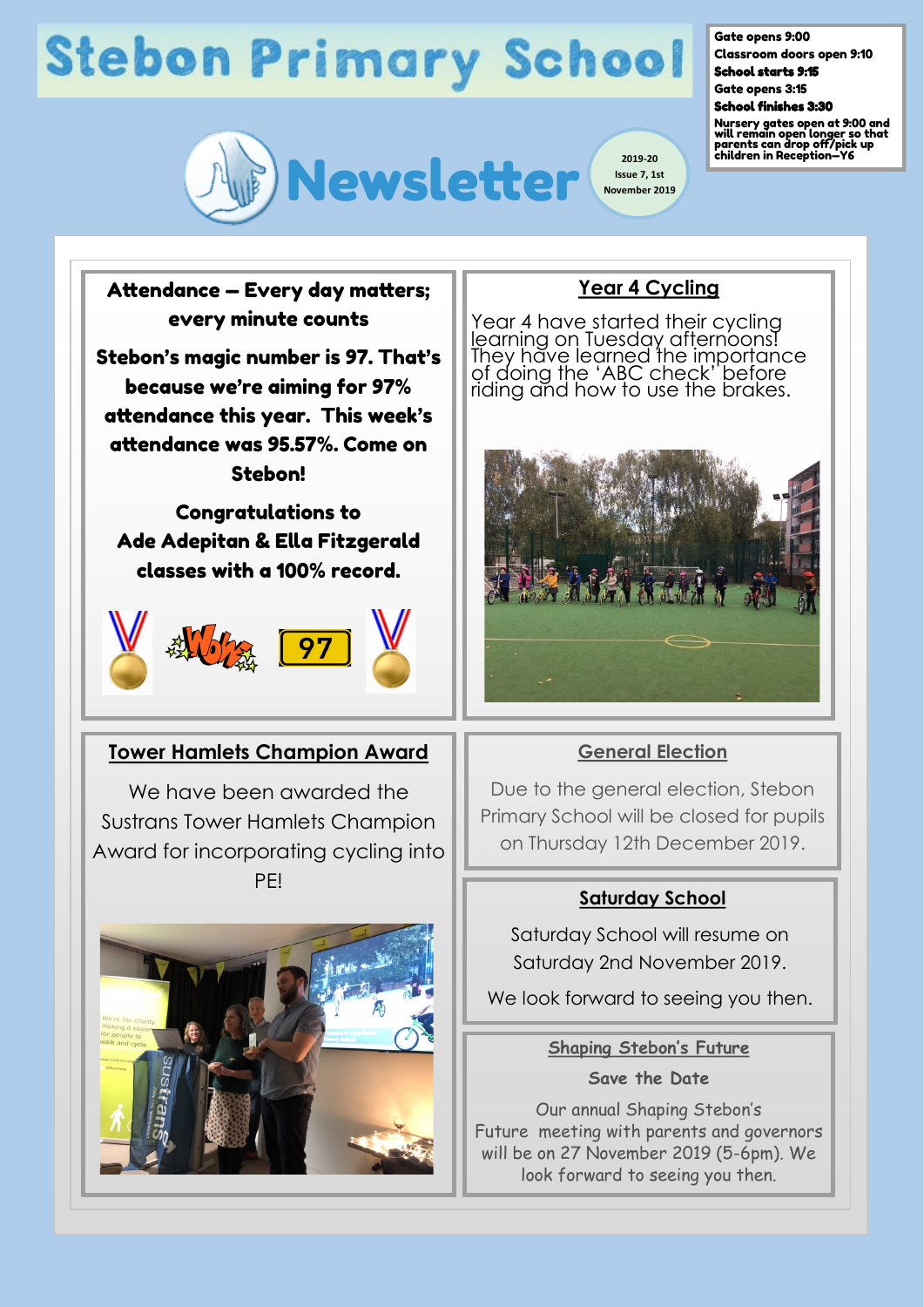# **Stebon Primary School**

Gate opens 9:00

Classroom doors open 9:10 School starts 9:15

Gate opens 3:15



Nursery gates open at 9:00 and will remain open longer so that parents can drop off/pick up children in Reception—Y6



#### **Single and Sibling Photographs**

Dear parents/carers,

Next week our school photographer will be taking this year's single and siblings photos.

Please see the timetable below:

| 4th November                   | 5th November                                      |
|--------------------------------|---------------------------------------------------|
| <u>Class</u>                   | <b>Class</b>                                      |
| <b>David Attenbor-</b><br>ough | Ravi Shankar                                      |
| <b>Joy Adamson</b>             | Ludwig van Bee<br>thoven                          |
| <b>Break</b>                   | <b>Break</b>                                      |
| <b>Helen Keller</b>            | <b>Emmeline Pank</b><br>hurst                     |
| Lunch                          | Lunch                                             |
| <b>Martin Luther King</b>      | Rosa Parks                                        |
| Nelson Mandela                 | <b>Malala Yousafza</b>                            |
|                                |                                                   |
| 7th November                   | 8th November                                      |
| <u>Class</u>                   | <b>Class</b>                                      |
| <b>Axel Scheffler</b>          | Micheal Rosen A                                   |
| <b>Beatrix Potter</b>          | <b>Julia Donaldsor</b><br>AM                      |
| <b>Break</b>                   | <b>Break</b>                                      |
| Margot Fonteyn                 | <b>Misc</b>                                       |
| Lunch                          | Lunch                                             |
| Ade Adepitan                   | Micheal Rosen P                                   |
| <b>Jessica Ennis</b>           | <b>Julia Donaldsor</b><br>$\mathbf{D} \mathbf{A}$ |

| 4th November                   | 5th November                   | 6th November           |
|--------------------------------|--------------------------------|------------------------|
| <b>Class</b>                   | <b>Class</b>                   | <b>Class</b>           |
| <b>David Attenbor-</b><br>ough | Ravi Shankar                   | Ella Fitzgerald        |
| <b>Joy Adamson</b>             | Ludwig van Bee-<br>thoven      | <b>Marie Curie</b>     |
| <b>Break</b>                   | <b>Break</b>                   | <b>Break</b>           |
| <b>Helen Keller</b>            | <b>Emmeline Pank-</b><br>hurst | <b>Brian Cox</b>       |
| Lunch                          | Lunch                          | Lunch                  |
| <b>Martin Luther King</b>      | <b>Rosa Parks</b>              | <b>Albert Einstein</b> |
| Nelson Mandela                 | Malala Yousafzai               | <b>Vincent van Gog</b> |
|                                |                                |                        |

| artın Luther King     | ROSO POIKS              |
|-----------------------|-------------------------|
| <b>Jelson Mandela</b> | Malala Yousafzai        |
|                       |                         |
| 7th November          | 8th November            |
| <b>Class</b>          | <b>Class</b>            |
| <b>Axel Scheffler</b> | <b>Micheal Rosen AM</b> |
| <b>Beatrix Potter</b> | <b>Julia Donaldson</b>  |
|                       | <b>AM</b>               |
| <b>Break</b>          | <b>Break</b>            |
| Aargot Fonteyn        | <b>Misc</b>             |
| Lunch                 | Lunch                   |
| Ade Adepitan          | <b>Micheal Rosen PM</b> |
| <b>Jessica Ennis</b>  | <b>Julia Donaldson</b>  |
|                       | РM                      |

| November                     | 6th November           |
|------------------------------|------------------------|
| <b>Class</b>                 | <b>Class</b>           |
| vi Shankar                   | <b>Ella Fitzgerald</b> |
| vig van Bee-<br>thoven       | <b>Marie Curie</b>     |
| <b>Break</b>                 | <b>Break</b>           |
| <b>neline Pank-</b><br>hurst | <b>Brian Cox</b>       |
| Lunch                        | Lunch                  |
| <b>Sa Parks</b>              | <b>Albert Einstein</b> |
| ıla Yousafzai                | Vincent van Gogh       |